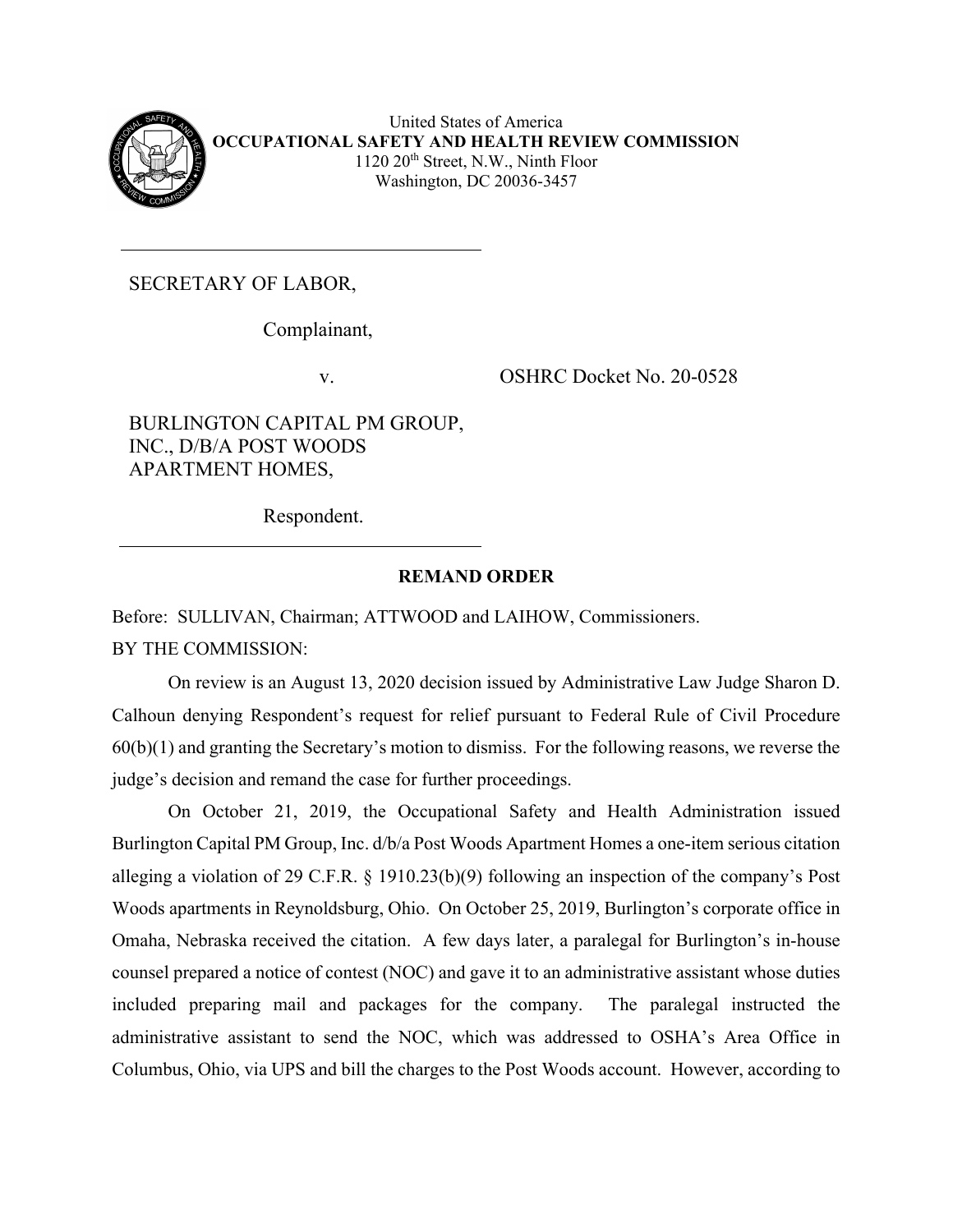a report detailing Burlington's shipments during that time period, on October 29, 2019, the administrative assistant mistakenly sent the NOC to Post Woods.<sup>[1](#page-1-0)</sup>

On November 25, 2019, OSHA received Burlington's proof of abatement of the alleged violation and training of the employee whose injury prompted the inspection. On January 9, 2020, having not received an NOC or payment of the penalty, OSHA sent a letter notifying Burlington that it was delinquent in its payment. On March 4, 2020, counsel for Burlington contacted OSHA to provide a copy of the NOC and the company's internal email correspondence regarding the NOC's preparation and mailing. After being advised that OSHA had never received the NOC, on March 13, 2020, Burlington filed a motion to submit a late NOC that included the original NOC, which was dated October 28, 2019, and an affidavit from the paralegal explaining the circumstances surrounding the NOC's drafting and submission. At the request of the judge, the company's motion was followed by the filing of a supplemental request for Rule 60(b)(1) relief that included an affidavit from the administrative assistant explaining that she "inadvertently shipped the [NOC] to Post Woods . . . instead of [OSHA's Area Office] as addressed on the envelope."

Under Rule  $60(b)(1)$ , the Commission may grant relief from a final order due to a party's "mistake, inadvertence, surprise, or excusable neglect."<sup>[2](#page-1-1)</sup> Fed. R. Civ. P. 60(b)(1). *See also* 29 U.S.C. § 661(g) (Commission proceedings shall be in accordance with the Federal Rules of Civil Procedure unless the Commission has adopted a different rule). In evaluating a claim of excusable neglect under Rule 60(b)(1), the Commission applies the framework set out in *Pioneer Inv. Servs. Co. v. Brunswick Assocs. Ltd. P'ship*, 507 U.S. 380, 395 (1993):

[T]he determination is at bottom an equitable one, taking account of all relevant circumstances surrounding the party's omission. These include . . . the danger of prejudice to the [opposing party], the length of the delay and its potential impact on judicial proceedings, the reason for the delay, including whether it was within the reasonable control of the movant, and whether the movant acted in good faith.

<span id="page-1-0"></span> $1$  The record shows that the administrative assistant provided the paralegal with a UPS tracking number for the NOC, but there is no record of receipt at Post Woods (or anywhere else), and the tracking number is no longer active to determine the receiver's address.

<span id="page-1-1"></span><sup>&</sup>lt;sup>2</sup> Rule  $60(b)(1)$  provides in full that "[o]n motion and just terms, the court may relieve a party or its legal representative from a final judgment, order, or proceeding for the following reasons: (1) mistake, inadvertence, surprise, or excusable neglect[.]" Fed. R. Civ. P. 60(b)(1).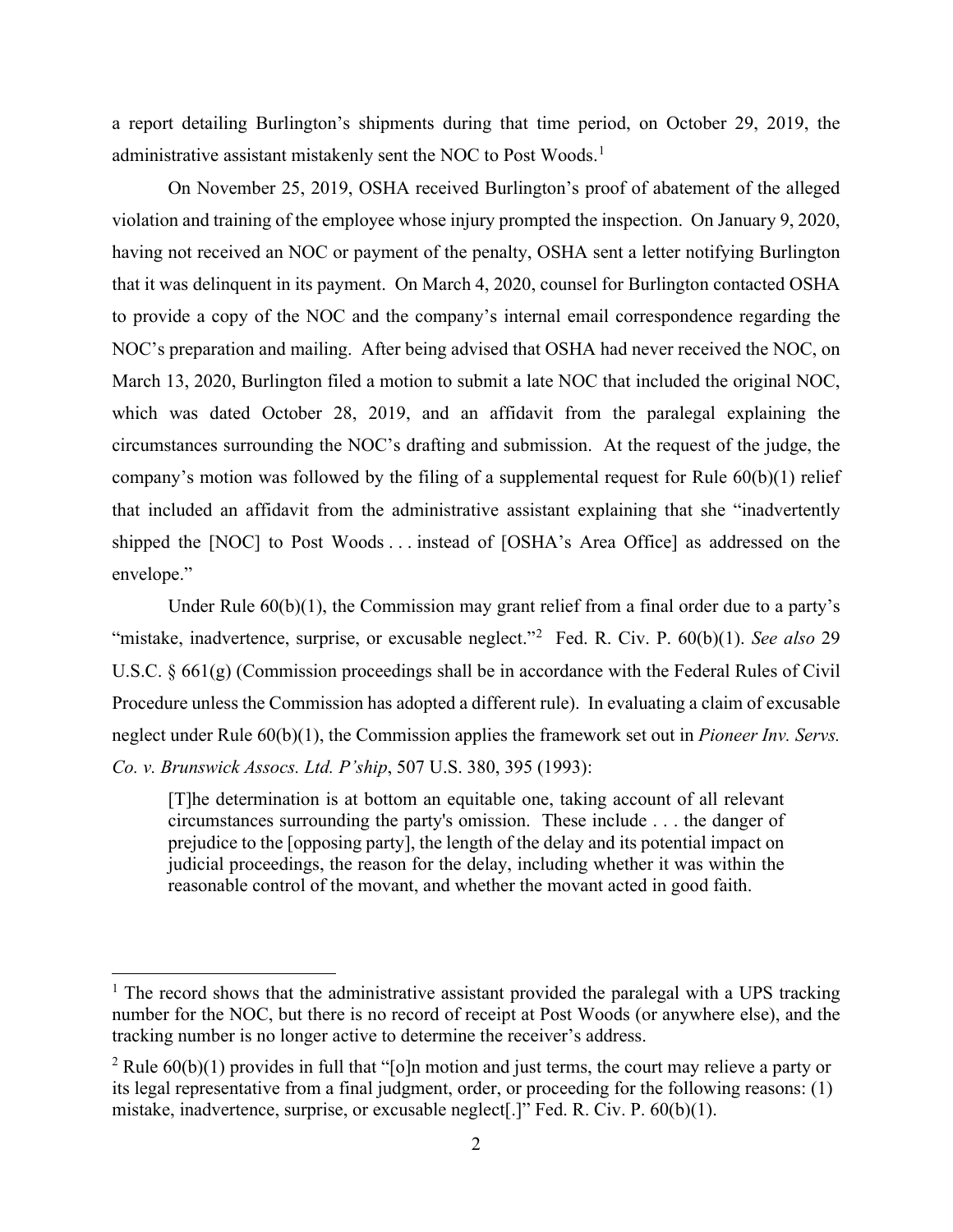*Northwest Conduit Corp*., 18 BNA OSHC 1948 (No. 97-0851, 1999). In addition, to prevail on a motion for relief pursuant to Rule 60(b)(1), the moving party must allege a meritorious defense. *Id.* at 1951.

In response to Burlington's initial motion, the Secretary filed a motion to dismiss, arguing, among other things, that Burlington failed to prove it exercised sufficient diligence to warrant relief and did not articulate a defense to the citation. In response, Burlington admitted that its mailing error, seemingly within its control, was the reason for the delay in filing, but argued that this factor should not alone outweigh other relevant factors, such as the fact that Burlington acted in good faith, there was no prejudice to the Secretary or interests of efficient judicial administration, and the delay was attributable to a single instance of unforeseen human error. The judge rejected Burlington's argument and concluded that because the delay was within its control and the company lacked procedures to prevent such an error or confirm that items were sent to the correct address, Burlington was not entitled to relief.<sup>[3](#page-2-0)</sup>

<span id="page-2-0"></span><sup>&</sup>lt;sup>3</sup> In its petition for discretionary review, Burlington claims that there is a split in the U.S. Circuit Courts of Appeals on this issue and the judge should have relied on a Third Circuit decision finding that an employer's "reasonable control" of the delay of a filing is not necessarily fatal to a request for Rule 60(b) relief. *See George Harms Constr. Co. v. Chao*, 371 F.3d 156 (3d Cir. 2004). The Third Circuit, however, is not a relevant circuit here for the purposes of an appeal as the worksite is in Ohio (located in the Sixth Circuit) and Burlington's corporate office is in Nebraska (located in the Eighth Circuit). *See* 29 U.S.C. § 660(a) (parties may appeal to circuit where worksite is located or employer is headquartered; employer may also appeal to D.C. Circuit); *Kerns Bros. Tree Serv*., 18 BNA OSHC 2064, 2067 (No. 96-1719, 2000) ("Where it is highly probable that a Commission decision would be appealed to a particular circuit, the Commission has . . . applied the precedent of that circuit in deciding the case—even though it may differ from the Commission's precedent.") (citation omitted).

The Eighth Circuit has not ruled on whether the Commission has authority to grant relief under Rule 60(b) following an untimely NOC, while the Sixth Circuit has affirmed the Commission's authority to do so and does not deviate from Commission precedent. *Marshall v. Monroe & Sons*, 615 F.2d 1156 (6th Cir. 1980). The D.C. Circuit has not specifically affirmed the Commission's authority to grant Rule 60(b) relief, but has relied on Commission precedent in "assum[ing] Rule  $60(b)(1)$ 's applicability to ... proceedings [when] neither party contest[ed] it" and affirming the Commission's denial of Rule 60(b) relief. *David E. Harvey Builders, Inc. v. Sec'y of Labor,* 724 F. App'x 7, 8 (D.C. Cir. 2018) (unpublished) (affirming Commission's decision to deny relief to employer for failing to timely file an NOC because it provided incorrect address to OSHA for mailing of citation as it comported with Commission precedent and law of the circuit). Thus, Commission precedent applies in this case. See *Am. Eng'g & Dev. Corp.,* 23 BNA OSHC 2093, 2097 n.4 (No. 10-0359, 2012) (Commission "follow[s] [its] own precedent" where the circuit court "has neither decided nor directly addressed [an] issue") (quoting *McDevitt Street Bovis, Inc*., 19 BNA OSHC 1108, 1110-12 (No. 97-1918, 2000)).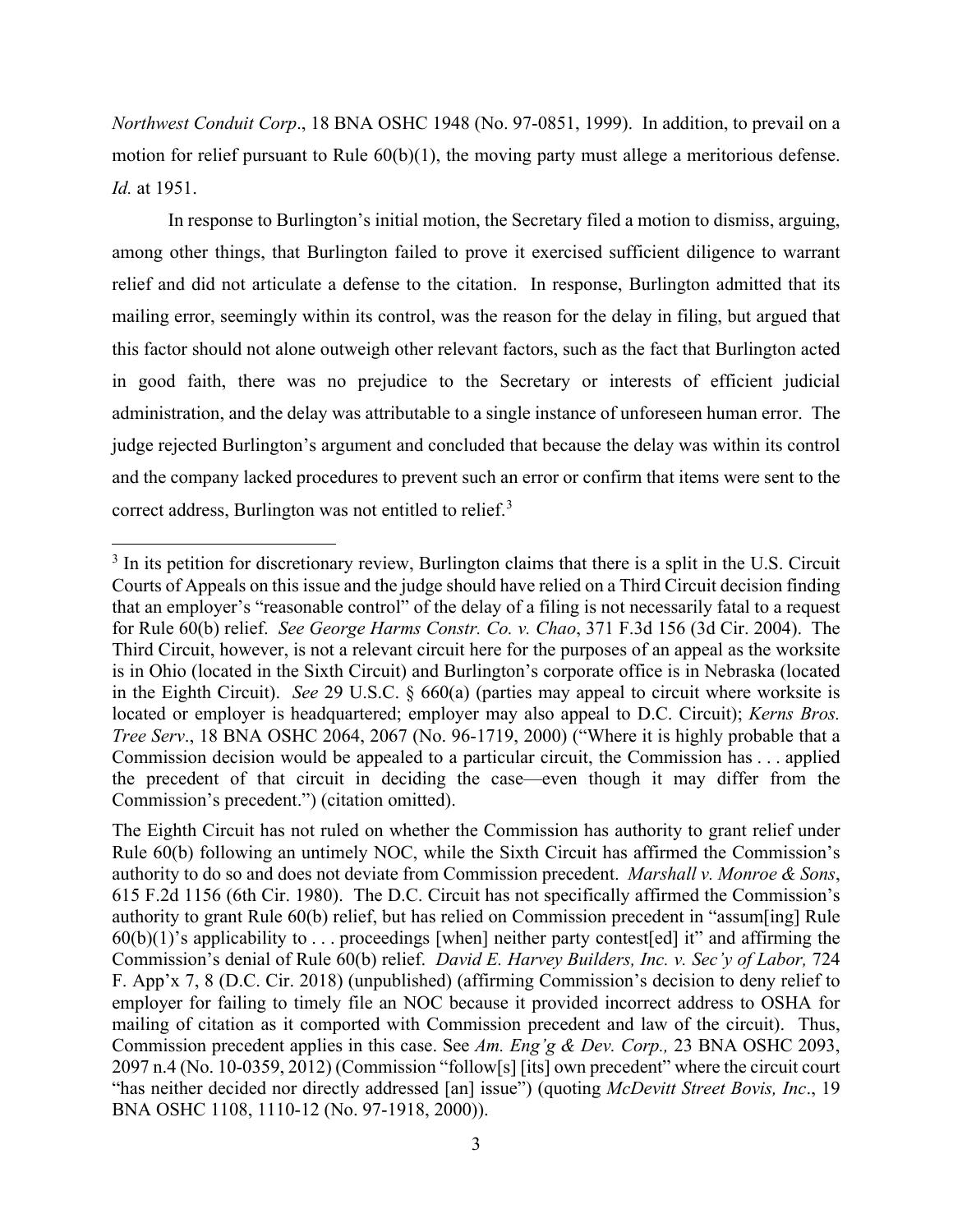As the judge noted, the Secretary does not assert that he is prejudiced by the late filing, the delay does not adversely impact the Commission's proceedings, the record does not demonstrate that Burlington acted in bad faith, and Burlington has alleged a meritorious defense. Although its late filing was due to an error attributable to a Burlington employee, the Commission has distinguished between cases in which an employer's deficient procedures lead to a delay in filing and those in which there is an unforeseeable misunderstanding or miscommunication that results in a delay despite the company's otherwise sufficient procedures. *Compare Villa Marina Yacht Harbor, Inc.,* 19 BNA OSHC 2185, 2187 (No. 01-0830, 2003) (denying relief when company messenger mishandled mail leading company to calculate incorrect due date for NOC), *and Louisiana-Pacific Corp*., 13 BNA OSHC 2020, 2021 (No. 86-1266, 1989) (denying relief based on employer's explanation that citation got "lost in the shuffle during a change in management" as employers are expected to "maintain orderly procedures for handling important documents"), *with P & A Constr. Co.*, 10 BNA OSHC 1185, 1186 (No. 80-3848, 1981) (granting relief where employer's attorney dictated the NOC to his secretary before traveling out of town and was assured when he called that it had been timely mailed, but due to an inadvertent technical mistake by his secretary, the NOC was not sent), *and Northwest Conduit Corp*., 18 BNA OSHC at 1951-52 (granting relief because delay was due to miscommunication between employer's president and its attorney, "not due fundamentally . . . to deficient procedures . . . for handling important documents").

Here, the late filing falls into this latter category. Burlington's failure to timely file its NOC was due to an understandable mistake by the administrative assistant in mailing the document to the inspected worksite instead of the OSHA Area Office. This was an unforeseen error by the administrative assistant, not the result of a deficient procedure. In fact, Burlington's receipt of the citation and prompt preparation of the NOC in response demonstrates that its procedures for handling OSHA citations were orderly. *See P & A Constr.*, 10 BNA OSHC at 1186; *Northwest Conduit*, 18 BNA OSHC at 1951-52.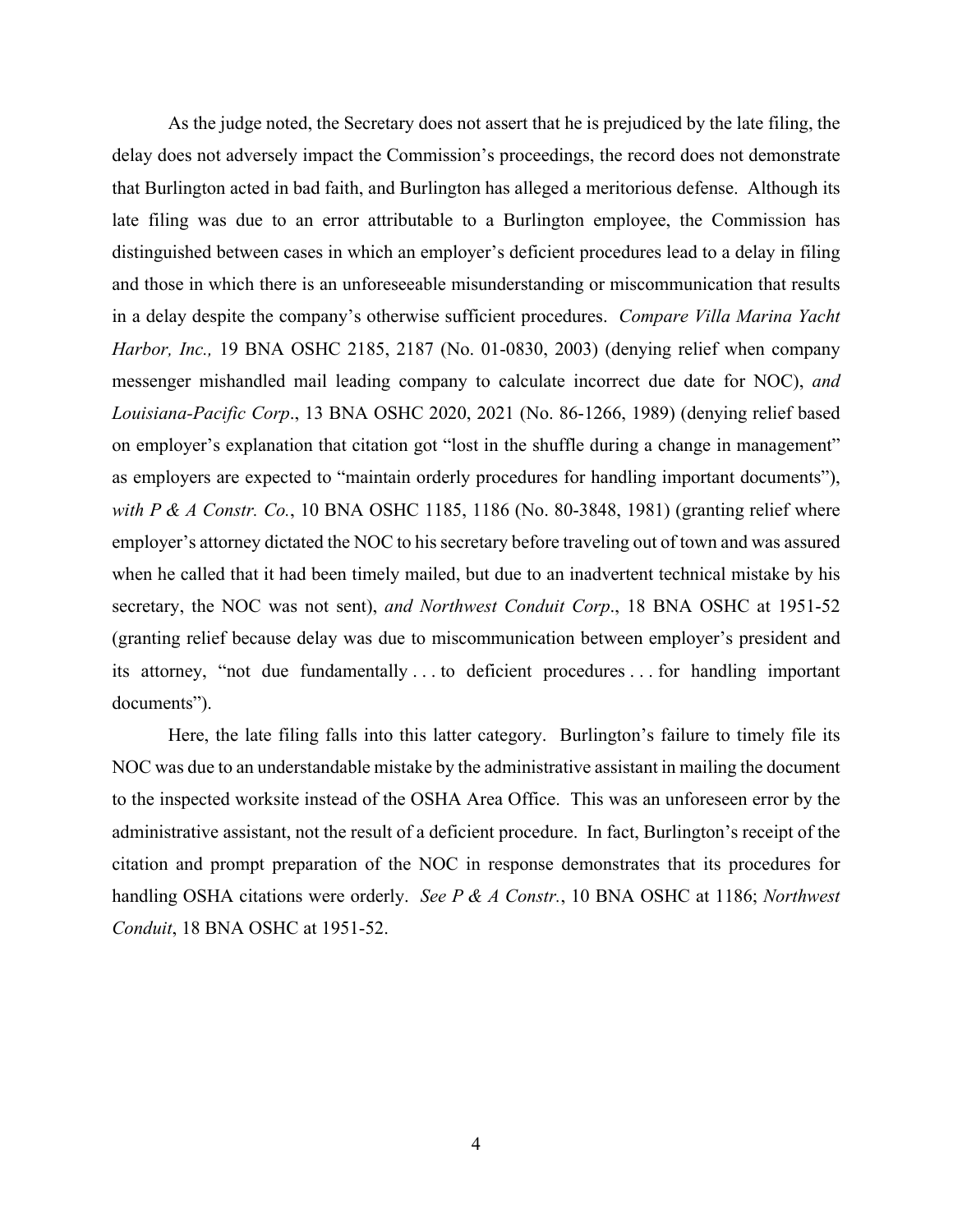Accordingly, we reverse the judge's decision denying Burlington's request for relief under Rule 60(b)(1) and remand the case to the judge for further proceedings. SO ORDERED.

 $\sqrt{s/2}$ 

James J. Sullivan, Jr. Chairman

 $\sqrt{s/2}$ 

Cynthia L. Attwood Commissioner

 $\sqrt{s/2}$ 

Dated: December 31, 2020 Commissioner

Amanda Wood Laihow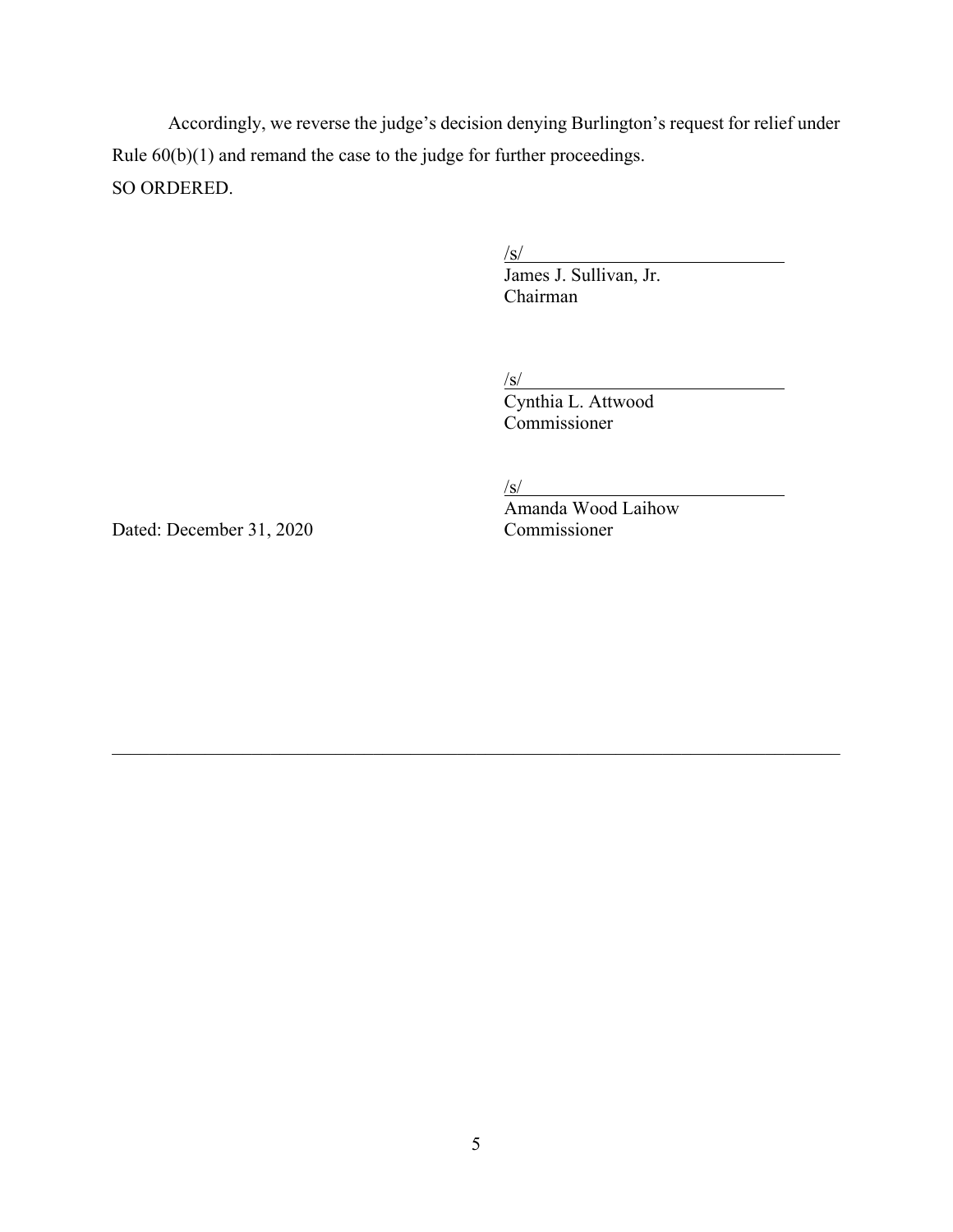United States of America



# **OCCUPATIONAL SAFETY AND HEALTH REVIEW COMMISSION**

1120 20<sup>th</sup> Street, N.W., Ninth Floor

Washington, DC 20036-3457

Secretary of Labor,

Complainant

Burlington Capital PM Group, Inc., d/b/a Post Woods Apartment Homes,

Respondent.

v. OSHRC Docket No.: **20-0528**

# **DECISION AND ORDER**

This matter is before the Occupational Safety and Health Review Commission on a Request for Relief Under Rule 60(b) filed by Respondent Burlington Capital PM Group, Inc. d/b/a Post Woods Apartment Homes (Burlington) and docketed by the Commission on April 7, 2020, regarding a Citation and Notification of Penalty issued on October 21, 2019, to which the Secretary of Labor, United States Department of Labor (Secretary) filed a Motion to Dismiss and Opposition. By Order issued July 29, 2020, the Court denied Burlington's Motion for Rule 60(b) Relief and Granted the Secretary's Motion to Dismiss. The Court's July 29, 2020, Order is incorporated herein and sets forth the basis for this Decision and Order. (Attached)

# **FINDINGS OF FACT AND CONCLUSIONS OF LAW**

The decision herein, incorporating the Court's July 29, 2020 Order, constitutes the Findings of Fact and Conclusion of Law in accordance with Rule 52(a) of the Federal Rules of Civil Procedure.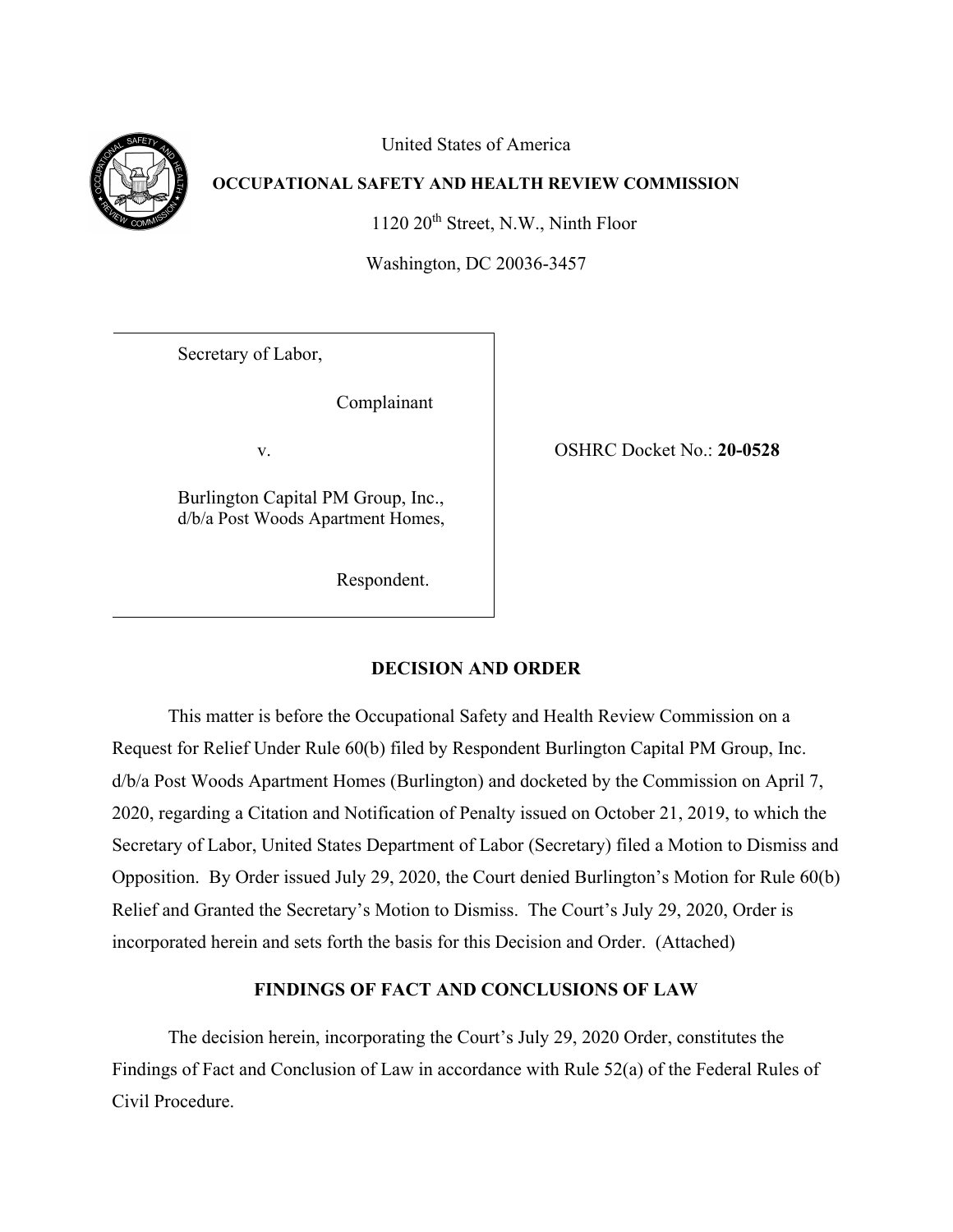# **ORDER**

Therefore, for the reasons incorporated herein, Burlington's request for relief pursuant to Rule 60(b)(1) is **HEREBY DENIED**. The Secretary's Motion to Dismiss is **HEREBY GRANTED.** 

**SO ORDERED.** 

 $\frac{1}{s}$ 

Sharon D. Calhoun

Dated: August 13, 2020 **Administrative Law Judge, OSHRC** Washington, DC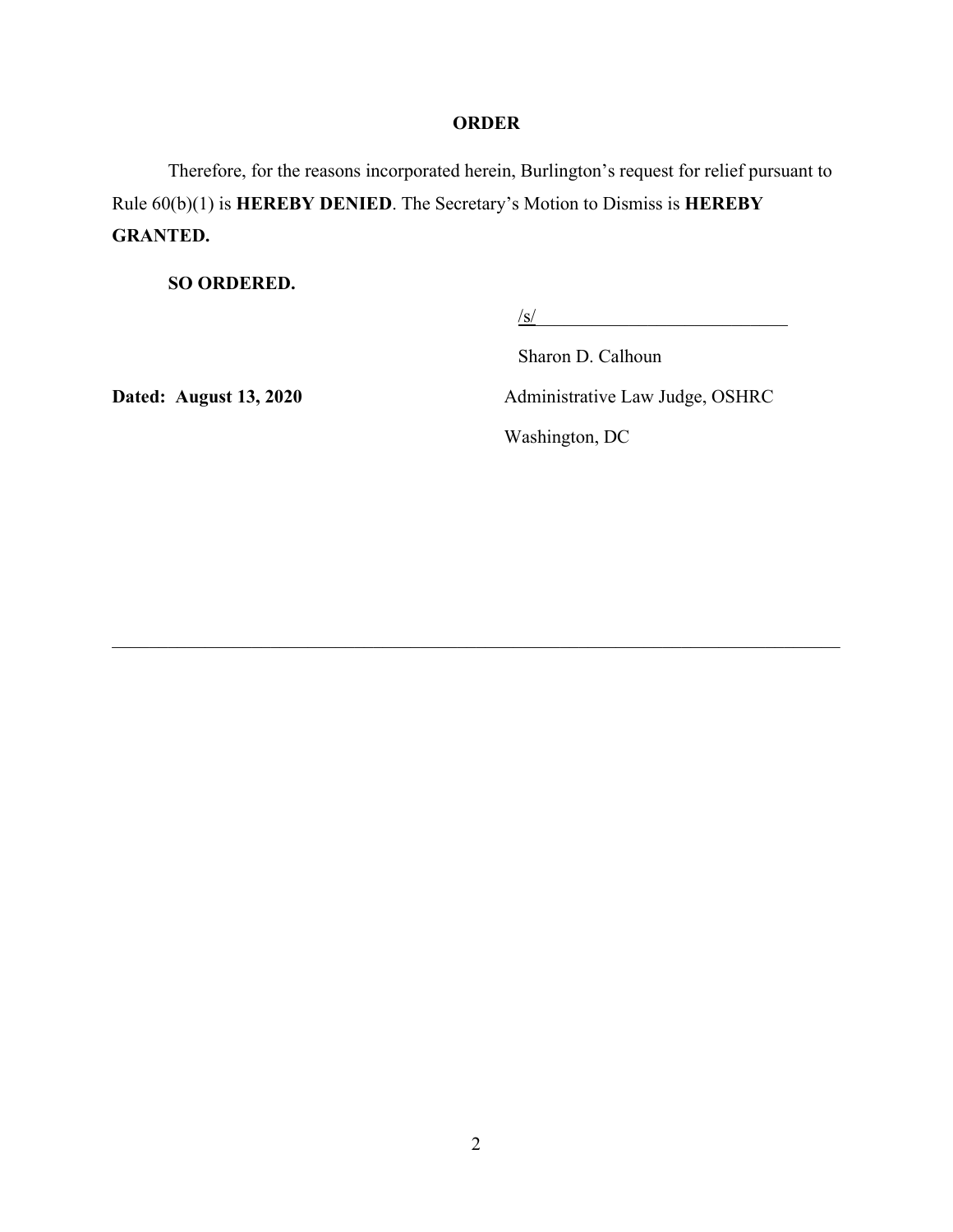

United States of America

## **OCCUPATIONAL SAFETY AND HEALTH REVIEW COMMISSION**

1120 20<sup>th</sup> Street, N.W., Ninth Floor

Washington, DC 20036-3457

Secretary of Labor,

Complainant

Burlington Capital PM Group, Inc., d/b/a Post Woods Apartment Homes,

Respondent.

v. OSHRC Docket No.: **20-0528**

# **ORDER GRANTING THE SECRETARY'S MOTION TO DISMISS AND DENYING BURLINGTON'S MOTION FOR RULE 60(b) RELIEF**

This matter is before the Occupational Safety and Health Review Commission on a Request for Relief Under Rule 60(b)<sup>[4](#page-7-0)</sup> filed by Respondent Burlington Capital PM Group, Inc. d/b/a Post Woods Apartment Homes (Burlington) and docketed by the Commission on April 7, 2020, regarding a Citation and Notification of Penalty issued on October 21, 2019. Burlington asserts, as excusable neglect, its good faith as the basis it should be relieved from the final order. The Secretary of Labor, United States Department of Labor (Secretary) filed a Motion to Dismiss and an Opposition to Respondent's Motion to Submit Late Notice of Contest on the basis that both the Notice of Contest (NOC) and the Motion are untimely. Pursuant to the Court's Order, on June 26, Burlington filed a Supplemental Request for Rule 60(b) Relief and Response to Motion to Dismiss, further explaining its delay in filing and asserting a meritorious defense.

<span id="page-7-0"></span><sup>&</sup>lt;sup>4</sup> By Order issued June 26, 2020, the Court construed Burlington's Late Notice of Contest as a Request for Relief Under Rule 60(b).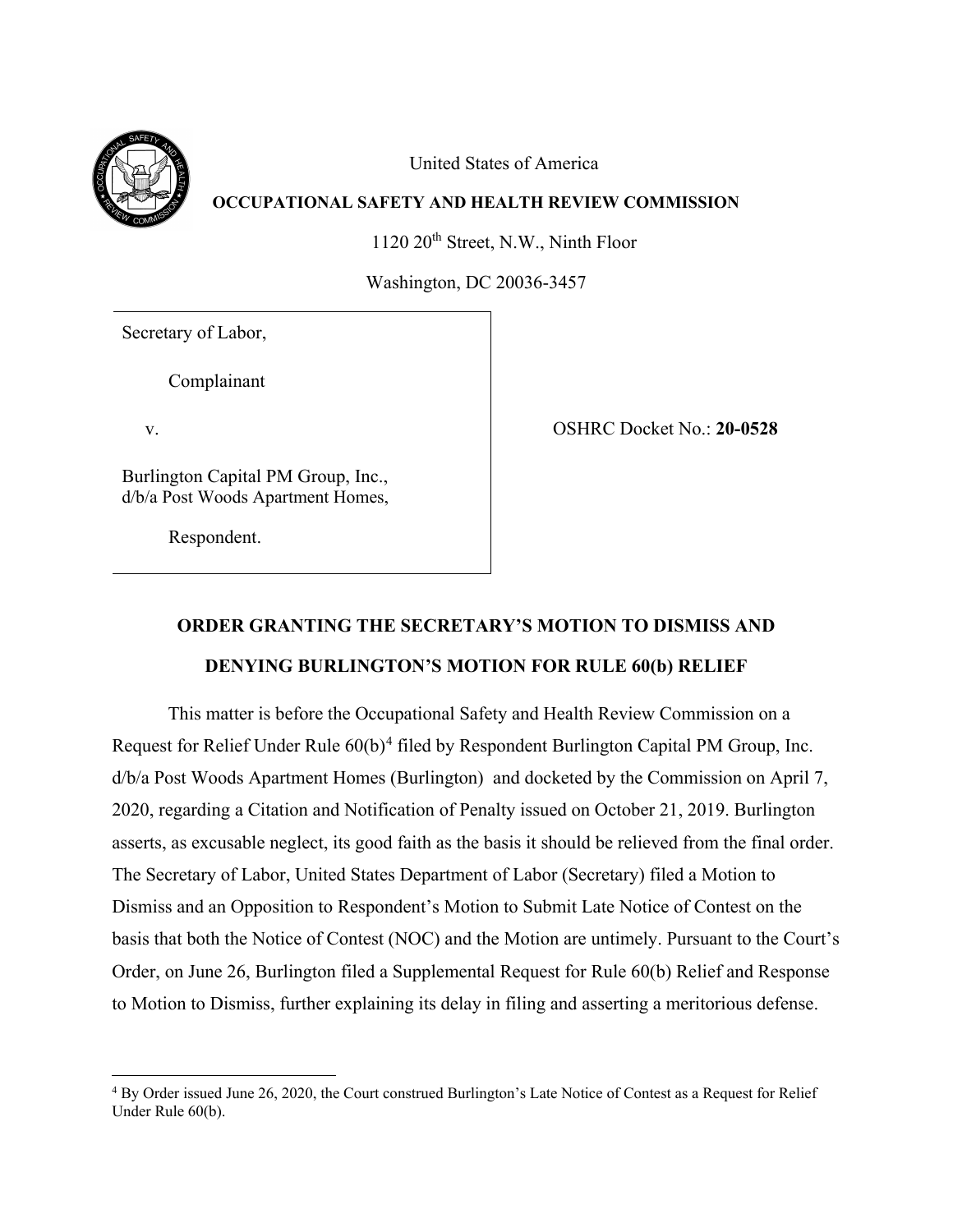For the reasons set forth below, Burlington's request for relief pursuant to Rule 60(b) is **DENIED**.

### **Background**

This matter arose out of an inspection of Burlington's jobsite located at 540 Post Woods Drive, Reynoldsburg, Ohio by the Occupational Safety and Health Administration (OSHA) on August 16, 2019. The inspection was initiated due to notification that an employee had fallen 12 feet 3 inches to the ground from a ladder. As a result of the safety inspection, on October 21, 2019, OSHA issued to Burlington a Citation and Notification of Penalty alleging a serious violation of the standard found at § 1910.23(b)(9) for failing to ensure the ladder was inspected prior to use. OSHA proposed a penalty of \$11,934.00 for the alleged violation.

The Citation was mailed to Burlington by Certified Mail Return Receipt. The Return Receipt shows the Citation was delivered to Burlington and signed for as received on October 25, 2019. (Opposition, Exh. 1 (Wilson Declaration, Exh. B)).

The Citation provides Burlington had 15 working days from the date of receipt to contest. Based on the October 25, 2019, delivery date excluding weekends and Federal holidays, the 15 day contest period expired on November 18, 2019. OSHA did not receive a NOC within the contest period. Therefore, the Citation became a final order of the Commission under § 10(a) of the Act on November 19, 2019.

Burlington contends it is entitled to relief from the final order based on good faith as excusable neglect, asserting its NOC was erroneously addressed to one of its properties rather than to OSHA. Burlington admits its error but argues "the missed deadline was attributable to a single instance of unforeseen human error." Further, Burlington contends the Commission has not cited another instance where it missed a filing deadline (Supplemental Response, p. 5). In support of its position, Burlington relies on the analysis set forth by the Third Circuit in *George Harms Constr. Co. v. Chao*, 371 F.3d 156 (3d Cir. 2004) where the Third Circuit rejected the Commission's placing more weight on the control factor at the expense of the other equitable factors.

2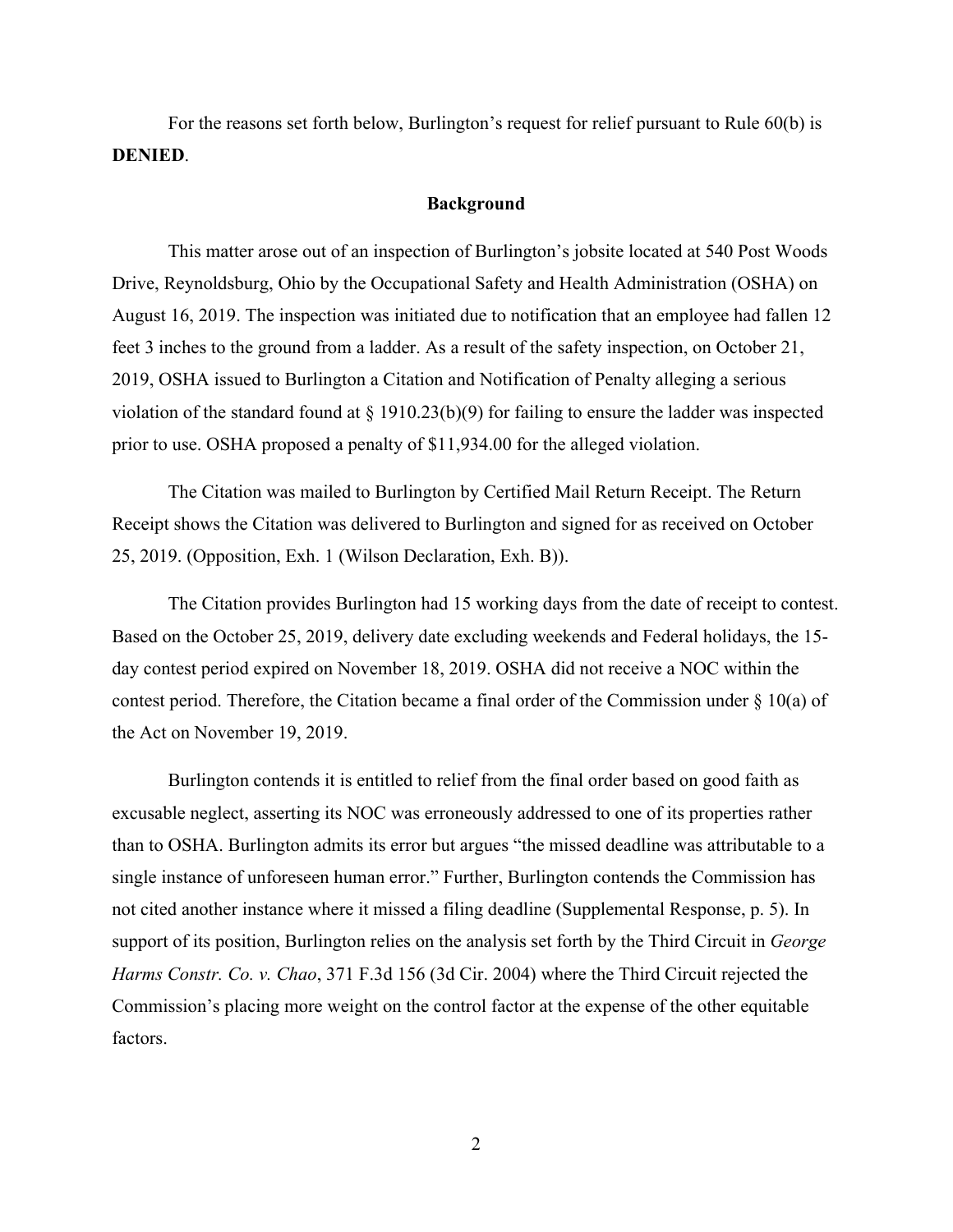#### **DISCUSSION**

## *Legal Standards*

Pursuant to the requirements of the Act, an employer is required to notify the Secretary of its intent to contest a citation within 15 working days of receipt. Failure to timely file a NOC results in the citation becoming a final order of the Commission by operation of law. Burlington's contest was filed with the Commission on April 6, 2020 and docketed by the Executive Secretary of the Commission on April 7, 2020, approximately 4 ½ months after the final contest date.

An employer who has filed an untimely notice of contest may be granted relief under Rule 60(b) in certain circumstances. *George Harms Constr. Co. v. Chao*, 371 F.3d 156 (3d Cir. 2004). A late filing may be excused under Rule  $60(b)(1)$  if the final order was entered as a result of "mistake, inadvertence, surprise or excusable neglect." A late filing also may be excused under Rule 60(b)(3) if the late filing was caused by the Secretary's "deception or failure to follow proper procedures." *See Branciforte Builders*, *Inc.*, 9 BNA OSHC 2113, 2116-17 (No. 80- 1920, 1981); *B.J. Hughes*, *Inc*., 7 BNA OSHC 1471, 1476 (No. 76-2165, 1979); *Keppel's Inc.*, 7 BNA OSHC 1442, 1443-44 (No. 77-3020, 1979). In addition, a late filing may be excused under Rule 60(b)(6), for any other reason that justifies relief, such as when "absence, illness, or a similar disability prevent[s] a party from acting to protect its interests." *Branciforte Builders*, 9 BNA OSHC at 2117. The moving party has the burden of proving it is entitled to relief under Rule 60(b).

In determining whether the late filing of a NOC may be found to be due to "excusable neglect" under Rule 60(b)(1), the equitable analysis enunciated by the Supreme Court in *Pioneer Inv. Services Co. v. Brunswick Associates Ltd. Partnership* 507 U.S. 380 (1993) is applicable. *[George Harms Constr. Co.,](http://www.westlaw.com/Find/Default.wl?rs=dfa1.0&vr=2.0&DB=506&FindType=Y&ReferencePositionType=S&SerialNum=2004560020&ReferencePosition=163) supra.* In *Pioneer* the Court held that "excusable neglect" is determined based upon equitable considerations that take into account all relevant circumstances, and includes consideration of the following factors: (1) the danger of prejudice to the opposing party; (2) the length of the delay and its potential impact on the proceedings; (3) the reason for the delay, including whether it was within the reasonable control of the party seeking relief, and (4) whether the party seeking relief acted in good faith. *Id.* [at 395;](http://www.westlaw.com/Find/Default.wl?rs=dfa1.0&vr=2.0&DB=780&FindType=Y&ReferencePositionType=S&SerialNum=1993072396&ReferencePosition=395) *see also [Northwest Conduit](http://www.westlaw.com/Find/Default.wl?rs=dfa1.0&vr=2.0&DB=0003227&FindType=Y&SerialNum=1999284282)* 

3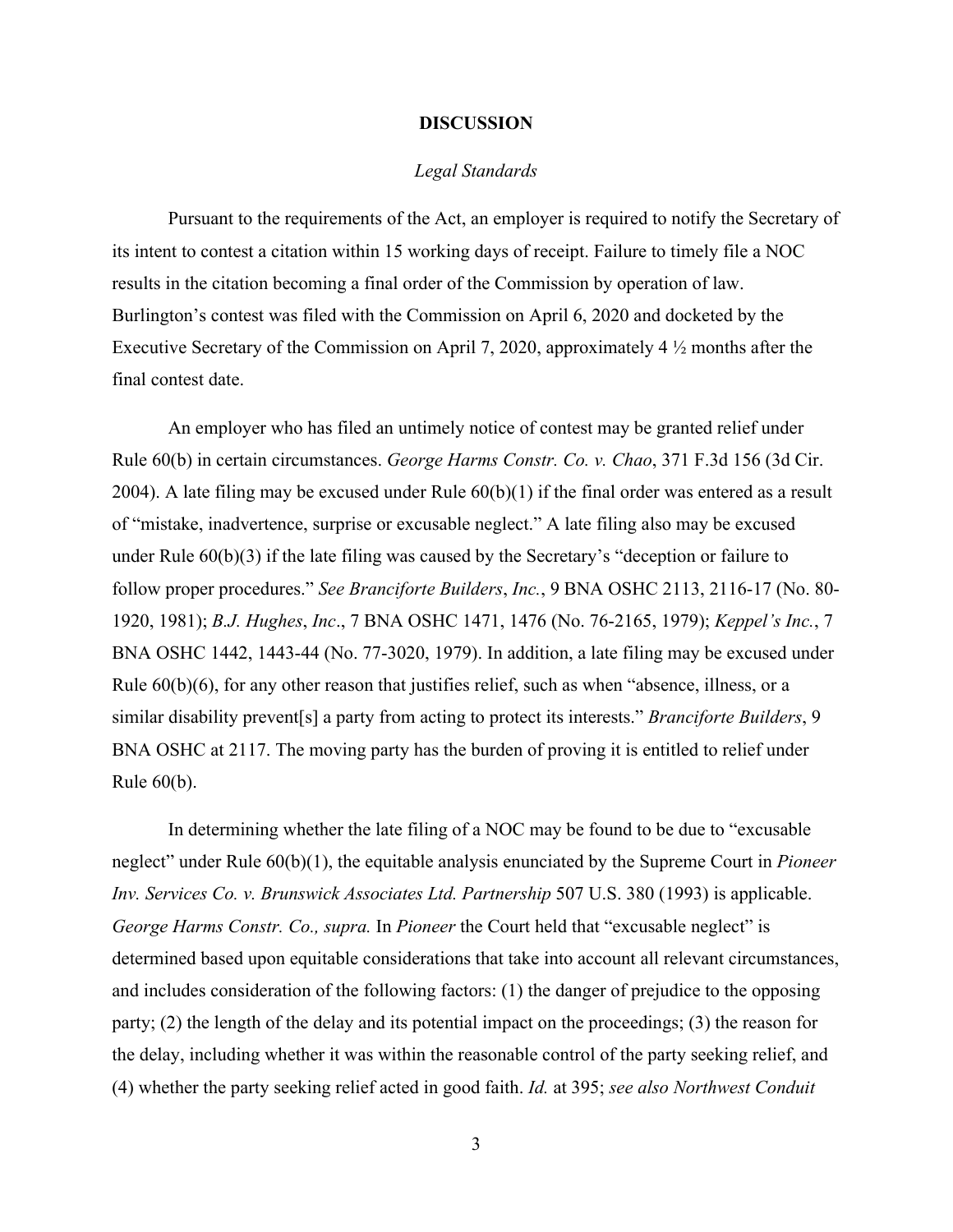*[Corp.](http://www.westlaw.com/Find/Default.wl?rs=dfa1.0&vr=2.0&DB=0003227&FindType=Y&SerialNum=1999284282)*[, 18 BNA OSHC 1948, 1951 \(No. 97-851, 1999\). "](http://www.westlaw.com/Find/Default.wl?rs=dfa1.0&vr=2.0&DB=0003227&FindType=Y&SerialNum=1999284282)[N]either a lack of prejudice to the Secretary nor good faith on the part of Respondent in attempting to comply with the statutory filing requirement alone will excuse a late filing." *[Prime Roofing Corp.](http://www.westlaw.com/Find/Default.wl?rs=dfa1.0&vr=2.0&DB=0003227&FindType=Y&SerialNum=2024060162)*[, 23 BNA OSHC 1329](http://www.westlaw.com/Find/Default.wl?rs=dfa1.0&vr=2.0&DB=0003227&FindType=Y&SerialNum=2024060162)  [\(No. 07-1409, 2010\).](http://www.westlaw.com/Find/Default.wl?rs=dfa1.0&vr=2.0&DB=0003227&FindType=Y&SerialNum=2024060162)

The Commission has held that whether the reason for the delay was within the control of the respondent is a "key factor" in determining the presence of "excusable neglect." *A. S. Ross, Inc.,* 19 BNA OSHC 1147 (No. 99-0945, 2000); *See also Calhar Constr.*, *Inc*., 18 BNA OSHC 2151 (No. 98-0367, 2000). The Commission requires an employer to exercise due diligence before it will find excusable neglect. *Keefe Earth Boring Company, Inc.*, [14 BNA OSHC 2187,](http://www.westlaw.com/Find/Default.wl?rs=dfa1.0&vr=2.0&DB=0003227&FindType=Y&SerialNum=1991434415)  [2192 \(No. 88-2521, 1991\);](http://www.westlaw.com/Find/Default.wl?rs=dfa1.0&vr=2.0&DB=0003227&FindType=Y&SerialNum=1991434415) *See Craig Mechanical*, 16 BNA OSHC 1763, 1765-66 (No. 92-0372- S, 1994).

This matter can be appealed to either the Sixth Circuit, the Eighth Circuit or the D. C. Circuit. The Commission has held that "[w]here it is highly probable that a case will be appealed to a particular circuit, the Commission generally has applied the precedent of that circuit in deciding the case— even though it may differ from the Commission's precedent." *Kerns Bros. Tree Serv.*, 18 BNA OSHC 2064, 2067 (No. 96-1719, 2000); *see also Interstate Brands Corp.*, 20 BNA OSHC 1102 at \*5 n. 7 (No.00-1077, 2003) (since case could be appealed to the Third Circuit, judge properly applied that precedent even though it differed from Commission precedent).

Neither the Eighth Circuit nor the D.C. Circuit have addressed the Commission's analysis of Rule 60(b). The Sixth Circuit does not deviate from Commission precedent regarding Rule 60(b) and whether control of respondent is a key factor in determining the presence of excusable neglect.

In order to be eligible for relief under  $60(b)(1)$  the movant must demonstrate the following: (1) The existence of mistake, inadvertence, surprise, or excusable neglect. (2) That he has a meritorious defense. . .

In applying 60(b), OSHRC is required to make a careful determination as to the presence of the two requirements reviewed in this decision.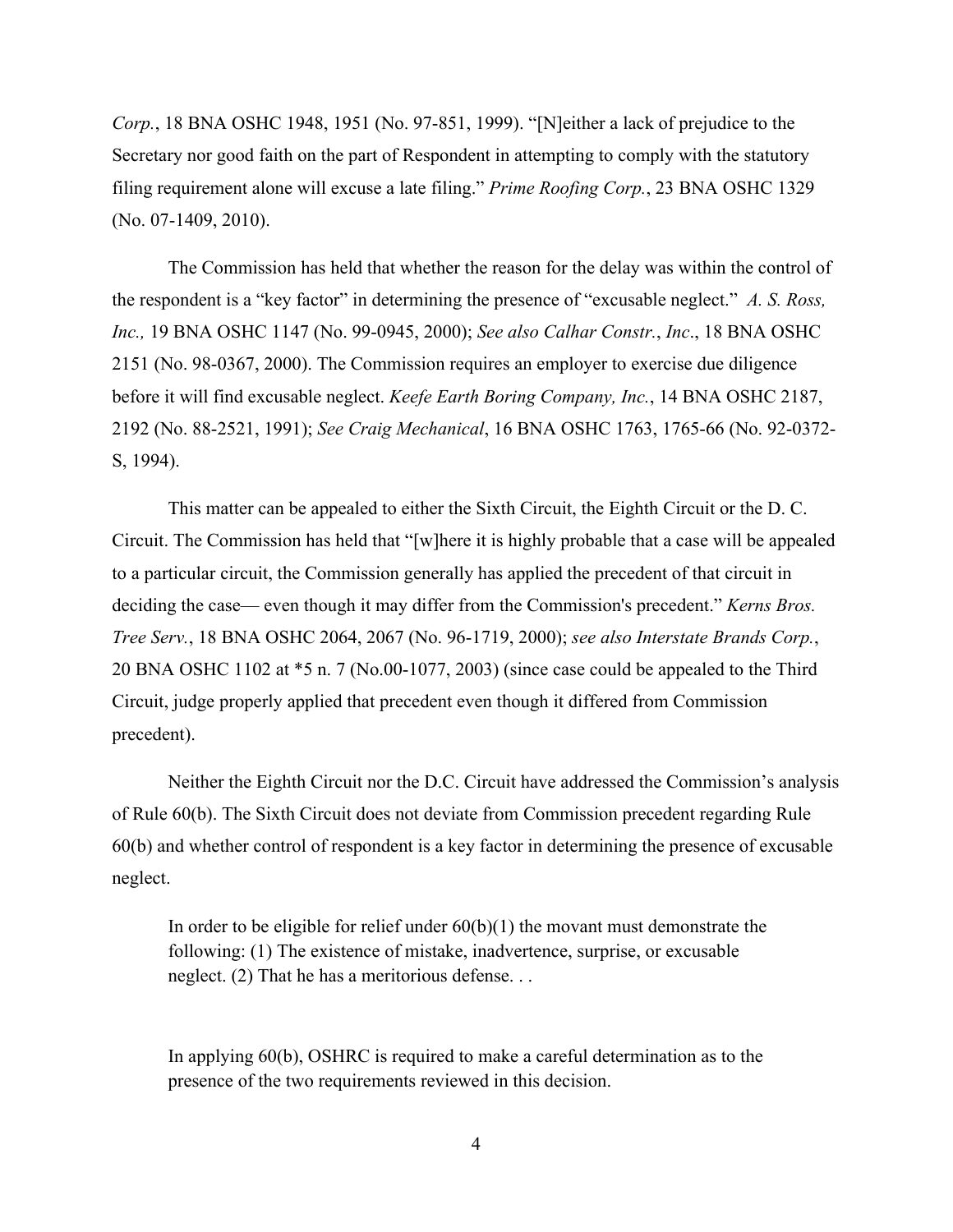*Marshall v. Monroe & Sons, Inc*. 615 F.2d 1156, 1160, 1162 (Sixth Cir. 1980) (citations omitted). Therefore, the Commission precedent controls regarding the three circuits to which Burlington could appeal. In this case, the Commission is not bound by the Third Circuit's decision in *[George Harms Constr. Co.,](http://www.westlaw.com/Find/Default.wl?rs=dfa1.0&vr=2.0&DB=506&FindType=Y&ReferencePositionType=S&SerialNum=2004560020&ReferencePosition=163) supra*.

#### *Analysis*

It is the Secretary's burden to establish service of the citation. Burlington does not dispute the Citation was served. And although it attempted to send a contest to OSHA, Burlington does not dispute it did not contest the Citation within the requisite time-period. Upon notification the contest had not been received, Burlington on April 6, 2020, filed its NOC, which was docketed by Commission on April 7, 2020, well after the final contest due date. Therefore, by operation of law, the Citation must be deemed a final order of the Commission, unless Burlington can demonstrate it is entitled to relief.

To show it is entitled to relief, Burlington submitted the Affidavit of Mary Copeland, Administrative Assistant in Burlington's Supportive Services Department stating that she inadvertently shipped the [NOC contained in an envelope addressed to OSHA] to Post Woods Apartment Homes instead of to [OSHA]; and the Shipment Detail Report reflecting the NOC had been shipped by UPS to Post Woods Apartment Homes on October 29, 2019 (Supplement, Exhs. 1, A). Burlington requests that the inadvertent shipping error be excused based on its good faith.

Although there is no indication in the record that Burlington did not act in good faith, the Court is bound by Commission precedent regarding this matter. The Commission has held that whether the reason for the delay was within the control of the respondent is a "key factor" in determining the presence of excusable neglect and requires an employer to exercise due diligence before it will find excusable neglect. *A. S. Ross, Inc.,* 19 BNA OSHC 1147 (No. 99- 0945, 2000); *See also Calhar Constr.*, *Inc*., 18 BNA OSHC 2151 (No. 98-0367, 2000); *Keefe Earth Boring Company, Inc.*, [14 BNA OSHC 2187, 2192 \(No. 88-2521, 1991\);](http://www.westlaw.com/Find/Default.wl?rs=dfa1.0&vr=2.0&DB=0003227&FindType=Y&SerialNum=1991434415) *See Craig Mechanical*, 16 BNA OSHC 1763, 1765-66 (No. 92-0372-S, 1994).

The Court is persuaded that due to human error Burlington's contest was shipped to the

5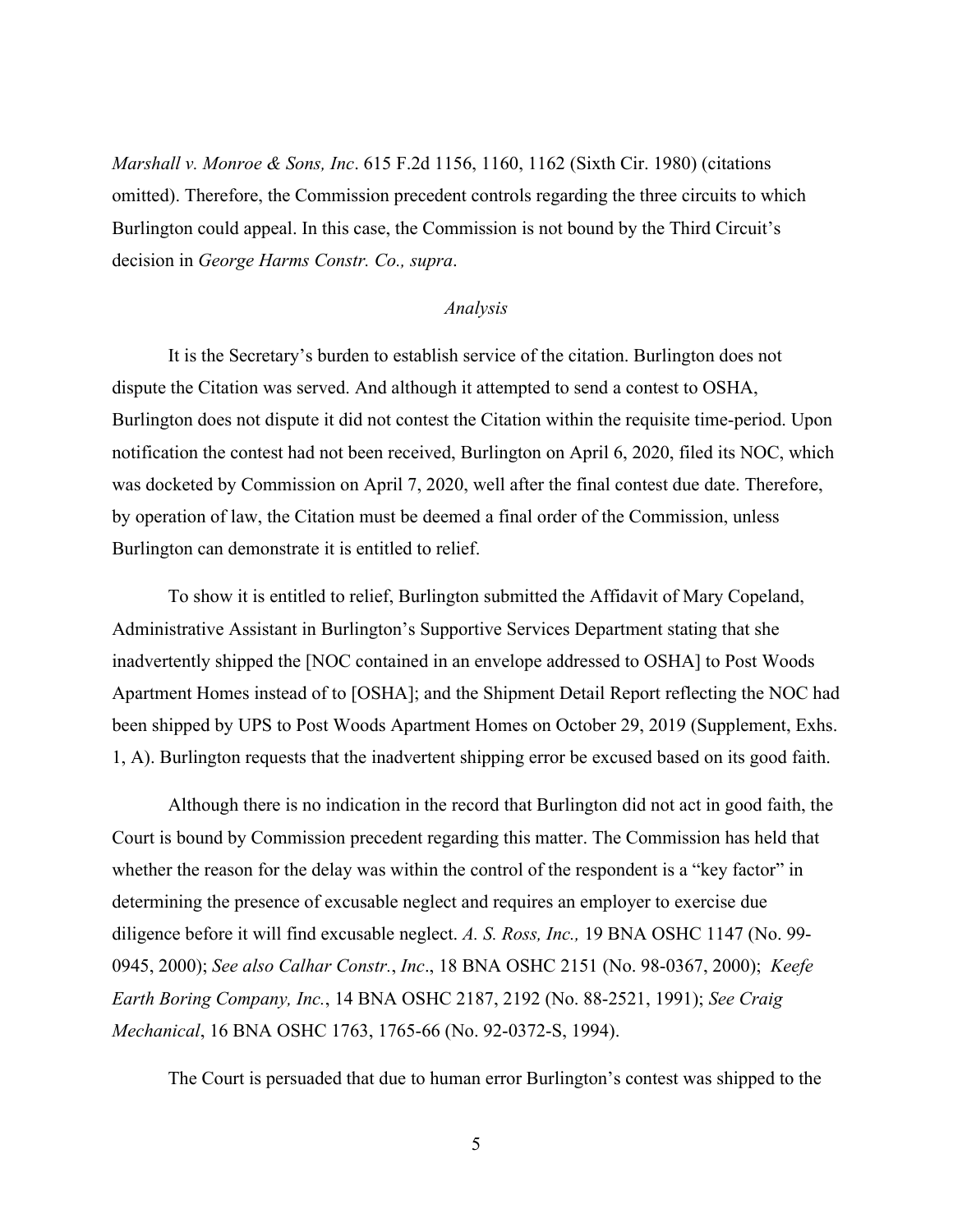wrong address on October 29, 2019. However, Mary Copeland's affidavit and the Shipment Detail show the contest was shipped to Burlington's Post Woods Apartment Homes property at 1700 Farnam Street, Omaha, NE 68102, by UPS ground. UPS confirmed a receiver address that was not OSHA's but would not reveal the receiver's address (Secretary's Motion pp. 3-4, Exh, 2). The pleadings before the Court are silent on what happened to the contest after it was shipped. Andria Bell's affidavit filed with the Motion to file Late Notice of Contest provides "We are unsure where the letter ended up and it has not been returned to us." (Bell Affidavit, March 9, 2020). However, Mary Copelands's affidavit and the Shipment detail filed afterwards confirm the contest letter was shipped UPS to a Burlington property. There is no indication that it was returned to Burlington's Supportive Services Department. The Court finds the delay was caused by the contest being shipped to the wrong address. The record does not demonstrate any procedures in place to prevent such an error, or to confirm that items were shipped to the correct address. The delay was within Burlington's control.

Where timely response was within the employer's reasonable control, the Commission has denied relief even to petitions filed only one or two days late, *see Sec'y of Labor v. Villa Marina Yacht Harbor, Inc.*, 19 BNA OSHC 2185, 2186-87 (2003) (one day late); *see also Sec'y of Labor v. A.W. Ross, Inc.*, 19 BNA OSHC 1147, 1148-49 (2000) (11 days late). The Commission "has consistently denied relief" under Rule  $60(b)(1)$  "to employers whose procedures for handling documents were to blame for untimely filings." *Sec'y of Labor v. NYNEX*, 18 BNA OSHC 1944, 1946-47 (1999) (citation omitted).

*David E. Harvey Builders, Inc. v. Sec'y of Labor*, 724 F. App'x 7, 9 (D.C. Cir. 2018) (unpublished). Here, the NOC was  $4\frac{1}{2}$  months late, and the delay was entirely to blame on Burlington's mail-handling procedure. However, as shown above, control is not the only factor the Court must consider. The Court must also consider the danger of prejudice to the opposing party; the length of the delay and its potential impact on the proceedings; and whether the party seeking relief acted in good faith.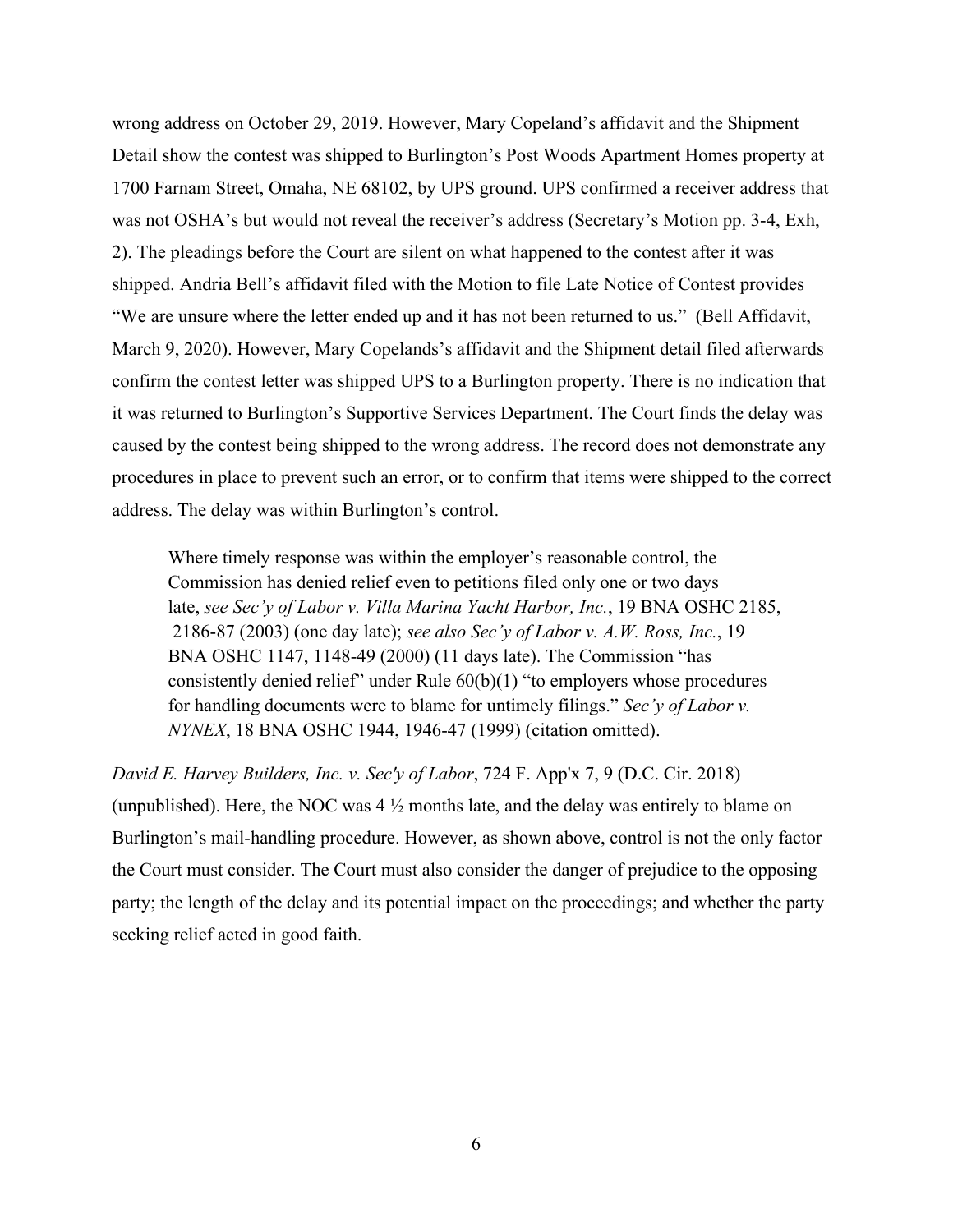## *Danger of Prejudice*

The Secretary does not assert it would be prejudiced because of the nearly 4 ½ month delay. Therefore, the Court finds the Secretary is not prejudiced by the late filing.

## *Length of Delay and Impact on Proceedings*

The Secretary does not address the impact of the 4 ½ month delay on his case. The Court determines the delay does not have a detrimental impact on the Commission's proceedings in this matter and therefore would not adversely impact the proceedings.

## *Good Faith*

The record does not demonstrate any bad faith on the part of Burlington. Therefore, the Court finds Burlington acted in good faith.

The Court has considered the factors required by *Pioneer.* Despite the lack of prejudice to the Secretary, a delay which would not adversely affect the Commission proceedings, and Burlington's good faith, those factors are outweighed Burlington's control regarding timely filing of the NOC. Burlington was in control of its mail handling procedures which resulted in the NOC not being timely filed.

## *Meritorious Defense*

In addition to the factors set forth in *Pioneer,* an employer also must establish the presence of a meritorious defense for Rule 60(b)(1) relief. *Northwest Conduit Corp.* A meritorious defense is one that is valid at law with respect to the underlying action. *Park Nursing Center, Inc., v. Samuels, 766 F.2d 261, 264 (6<sup>th</sup> Cir. 1985). The presence of a meritorious* defense is "satisfied with minimal allegations that the employer could prove a defense if given the opportunity." *Jackson Assoc. of Nassau*, 16 BNA OSHC 1261, 1267 (No. 91-0438, 1993). Burlington alleges a lack of knowledge and unpreventable employee misconduct as defenses to the Citation. Therefore, the Court finds Burlington has alleged a meritorious defense.

Having considered all factors enunciated in *Pioneer,* relief from the Final Order in this matter is not warranted. Therefore, for the reasons set forth herein, Burlington's request for relief